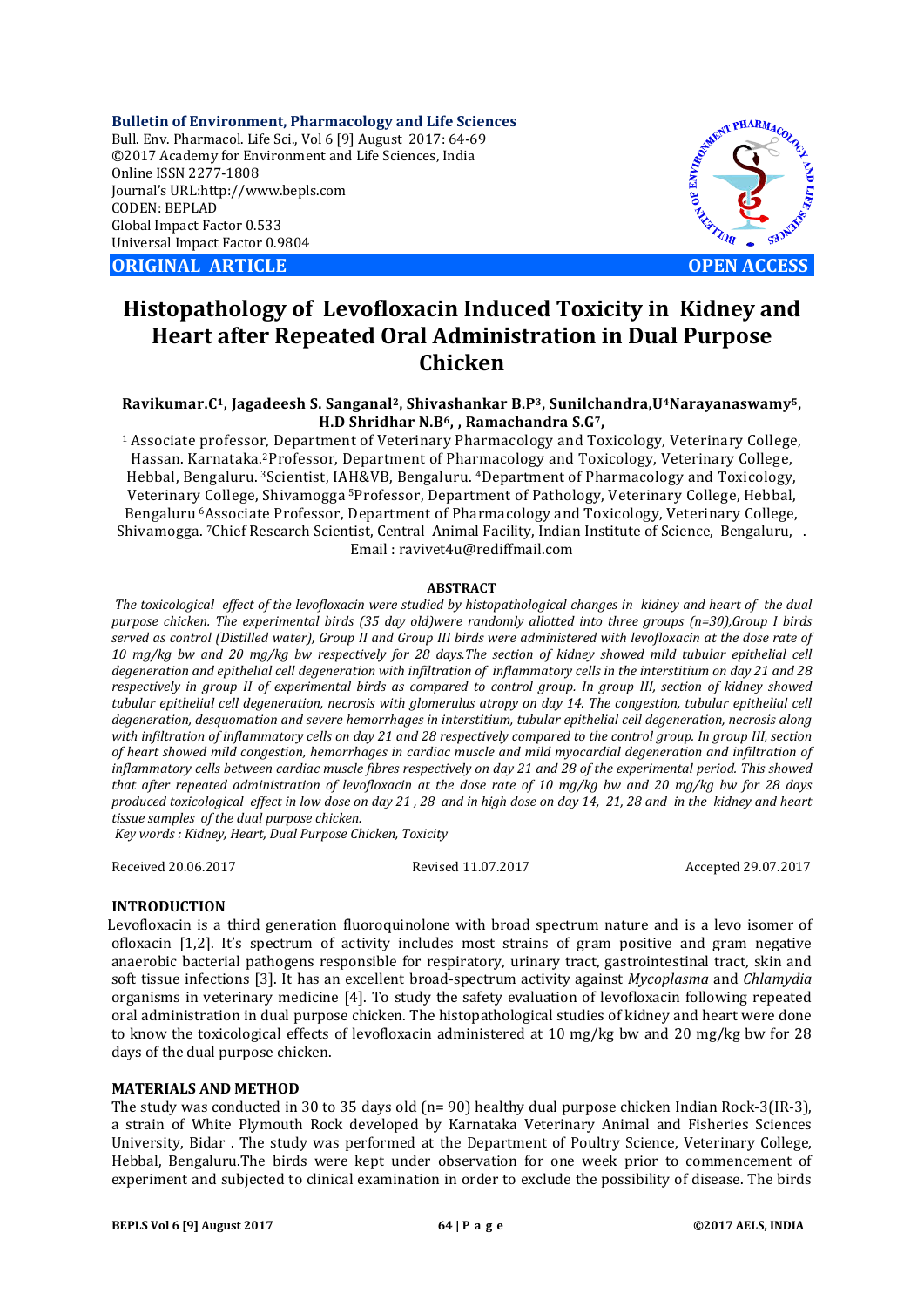were provided antibiotic-free standard broiler ration for fourteen days. The animal house was maintained at room temperature  $(25\pm20)$  and at 45 to 65 per cent relative humidity. Food and water were supplied *ad libitum* and standard managemental practices were followed to keep the birds free from stress. The prior approval of the Institutional animal Ethics Committie (IAEC) was obtained before the commencement of the experiment (LPM/IAEC/181/2014, Date: 10/01/2014).

The experimental birds (35 day old)were randomly allotted into three groups (n=30),Group I birds served as control (Distilled water), Group II and Group III birds were administered with levofloxacin at the dose rate of 10 mg/kg bw and 20 mg/kg bw respectively directly into the crop using a thin plastic tube attached to a syringe for 28 days. The food was withheld for 12 h before oral dosing but not water and water was provided *ad libitum* before the drug administration. The selection of the dosage based on, levofloxacin at 10 mg/kg bw considered as therapeutic dosage in the poultry birds [5,6 ]. Therefore 20 mg/kg of levofloxacin was selected as high dose based on the therapeutic dosage of levofloxacin to see the any adverse effect with respect histopathological examination in the dual purpose chicken.

After the collection of the blood for serum biochemical analysis, six birds from each group were randomly selected and sacrificed at weekly interval on day 0, 7, 14, 21 and 28 during the study period. The birds were subjected to a detailed post mortem examination and gross lesions if any were recorded. The samples of kidney and heart were collected, washed with normal saline and then collected in 10 percent neutral buffered formalin (NBF). They were processed through routine paraffin embedding technique. All the organs were processed for histopathology by cutting sections of 4µm thickness and stained with Haematoxylin and Eosin [7].The histolopathological lesions were observed in sections of various organs were systematically recorded and photomicrographs were taken using Zeiss AxioCam Erc5s microscope [H&E x 200].

# **RESULTS AND DISCUSSION**

# **Histopathology of the Kidney**

The Group I, section of kidney showed normal architecture of renal tubular epithelial cells (Fig.1), sections of kidney in Group II did not reveal any histopathological changes on day 0,7, 14 and in group III on day 0, 7 throughout the experimental period compared to the control group.



**Fig.1:** Section of kidney in control group showing normal architecture of renal tubular epithelial cells



**Fig. 2:** Section of kidney on day 21 administered with levofloxacin(10 mg/kg bw)showing mild tubular epithelial cell degeneration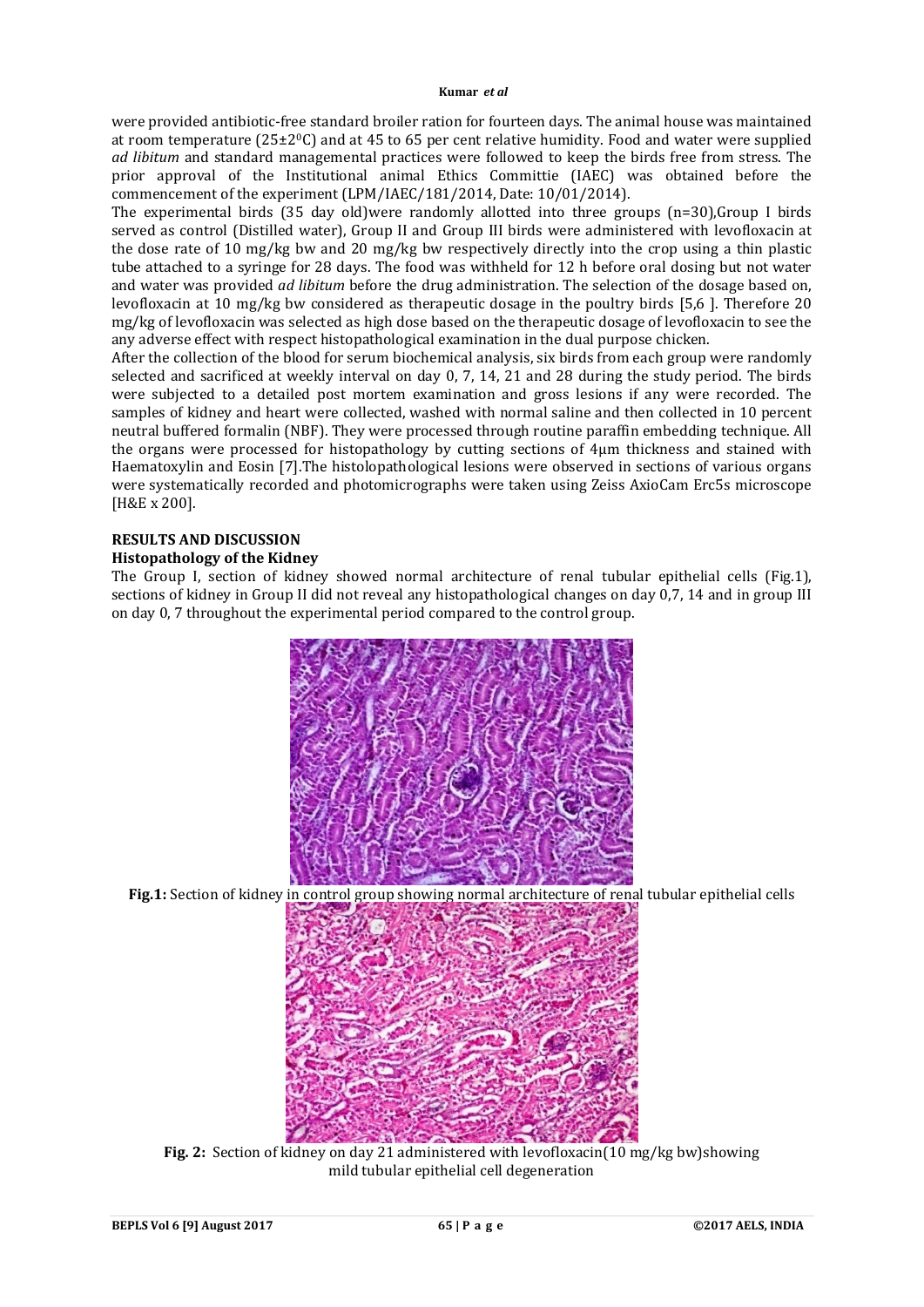

Fig. 3: Section of kidney on day 28 administered with levofloxacin (10 mg/kg bw) showing tubular epithelial cell degeneration and inflammatory cells infiltration in the interstitium



**Fig. 4: Section of kidney on day 14 administered with levofloxacin (20 mg/kg bw) showing tubular epithelial cell degeneration, necrosis and glomerulus atrophy.**



**Fig.5:** Section of kidney on day 21 administered with levofloxacin (20 mg/kg bw) showing severe congestion of vessels, tubular epithelial cell degeneration and desquamation.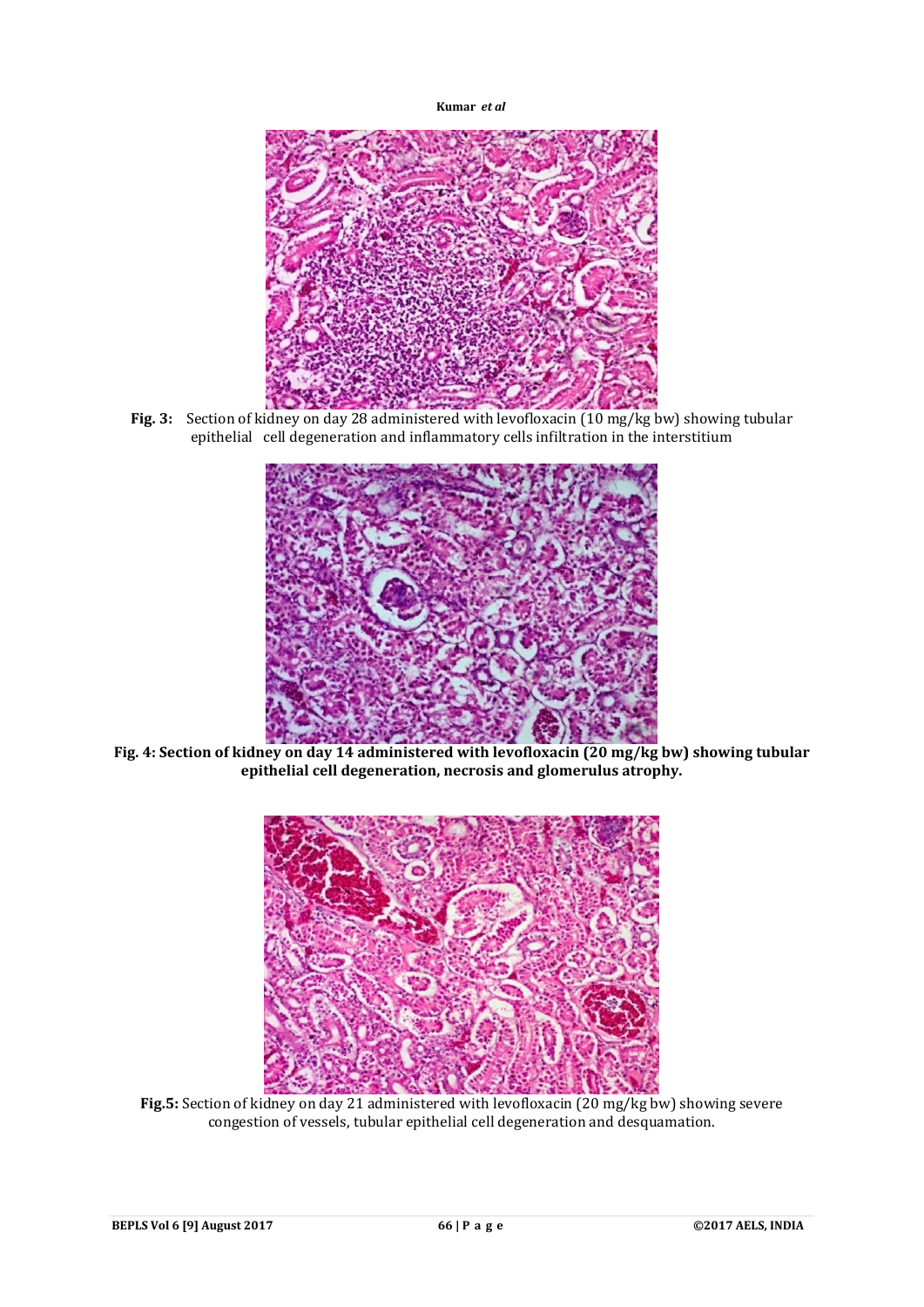

**Fig.6:** Section of kidney on day 28 administered with levofloxacin (20 mg/kg bw) section showing severe hemorrhages in the interstitium, tubular epithelial cell degeneration and necrosis along with infiltration of inflammatory cells.



**Fig. 7:** Section of heart in control group showing normal architecture of cardiac muscle fibers.



**Fig.8:** Section of heart on day 21 administered with levofloxacin(20 mg/kgbw)showing mild congestion and hemorrhages in thecardiac muscle.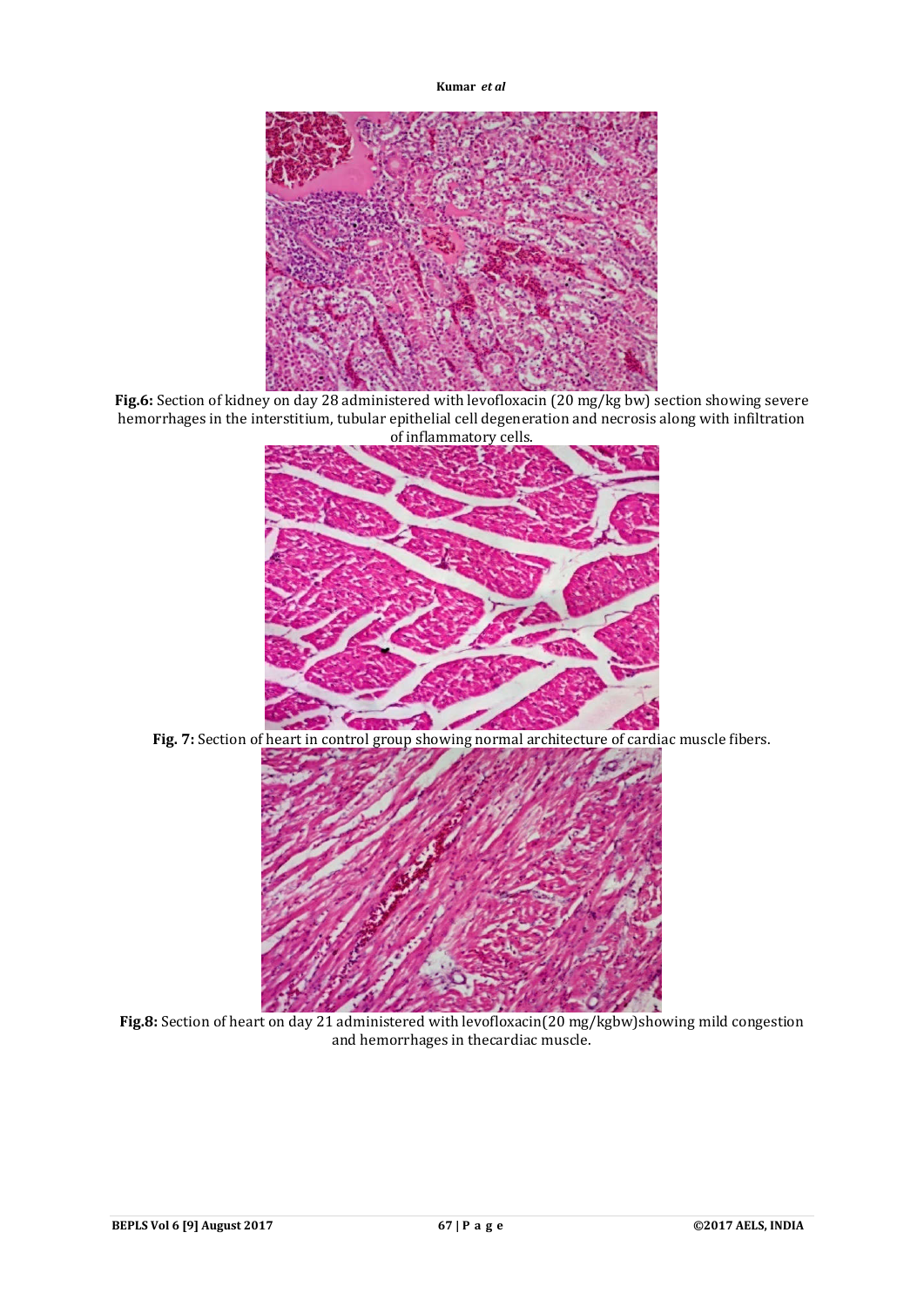

**Fig.9:** Section of heart on day 28 administered with levofloxacin(20 mg/kg bw)showing mild myocardial degeneration and infiltration of inflammatory cells between cardiac muscle fibers.

The section of kidney showed mild tubular epithelial cell degeneration (Fig. 2) and epithelial cell degeneration with infiltration of inflammatory cells in the interstitium (Fig. 3) on day 21 and 28 respectively in group II of experimental birds as compared to control group.

In group III, section of kidney showed tubular epithelial cell degeneration, necrosis with glomerulus atropy on day 14 (Fig. 4). The congestion, tubular epithelial cell degeneration, desquomation (Fig. 5) and severe hemorrhages in interstitium, tubular epithelial cell degeneration, necrosis along with infiltration of inflammatory cells (Fig. 6) on day 21 and 28 respectively compared to the control group.

Microscopically in Group II and Group III of experimental birds, section of kidney showed tubular epithelial cell degeneration, desquomation, congestion, hemorrhages, necrosis along with infiltration of inflammatory cells in the interstitium.

The above findings are in accordance with Ellakany *et al*. [8] who reported that congestion, tubular degeneration, and areas of hemorrhage in kidney after administered with enrofloxacin at 10 mg/kg bw through drinking water for five days in broiler chicken. Sureshkumar *et al*. [9] reported that degeneration of tubular epithelial cells with haemorrhagic areas, cytoplasm of swollen tubular epithelial cells and filled with eosinophilic material were observed in the toxicity of enrofloxacin administered at 10mg/kg bw via drinking water for five days in poultry birds. Nada and Shawi [10] reported that nephrosis, cell swelling of the epithelial lining and coagulative necrosis of renal tubules observed after the administration of ciprofloxacin at25 mg/ kgand 50 mg/ kg bw in rats.

# **Histopathology of the Heart**

In control group (Group I) section of heart showed normal architecture of cardiac muscle fibers (Fig.7). The sections of the heart did not reveal any histopathological changes on day 0,7,14,21, 28 in Group II and day 0,7,14 in Group III of the experimental birds.

In group III, section of heart showed mild congestion, hemorrhages in cardiac muscle (Fig. 8) and mild myocardial degeneration and infiltration of inflammatory cells between cardiac muscle fibres (Fig. 9) respectively on day 21 and 28 of the experimental period.

Microscopically heart of Group III experimental birds showed mild congestion, hemorrhages, myocardial degeneration and infiltration of inflammatory cells in cardiac muscle.

The above findings are in accordance with Nada and Shawi, [11] who reported that mild degree of congestion, perivascular infiltration of mononuclear cells in the cardiac muscle was observed after administration of 50 mg/kg ciprofloxacin compared to control groups in juvenile rats.

# **CONCLUSION**

The experimental birds were administered with levofloxacin at the dose rate of 10 mg/kg bw and 20 mg/kg bw respectively directly for 28 days in dual purpose chicken. The levofloxacin showed the histopatholocail changes at low and high doses of the levofloxacin produced in low dose on day 21 , 28 and in high dose on day 14, 21, 28 in the kidney samples and Levofloxacin on high dose at 20mg/kg bw showed histopathological changes in heart tissue samples. The present study showed that the levofloxacin at the dose rate of 10 mg/kg bw and 20 mg/kg bw for 28 days produced toxicologal effects in both low and high doses in kidney and heart muscle of the dual purpose chicken.